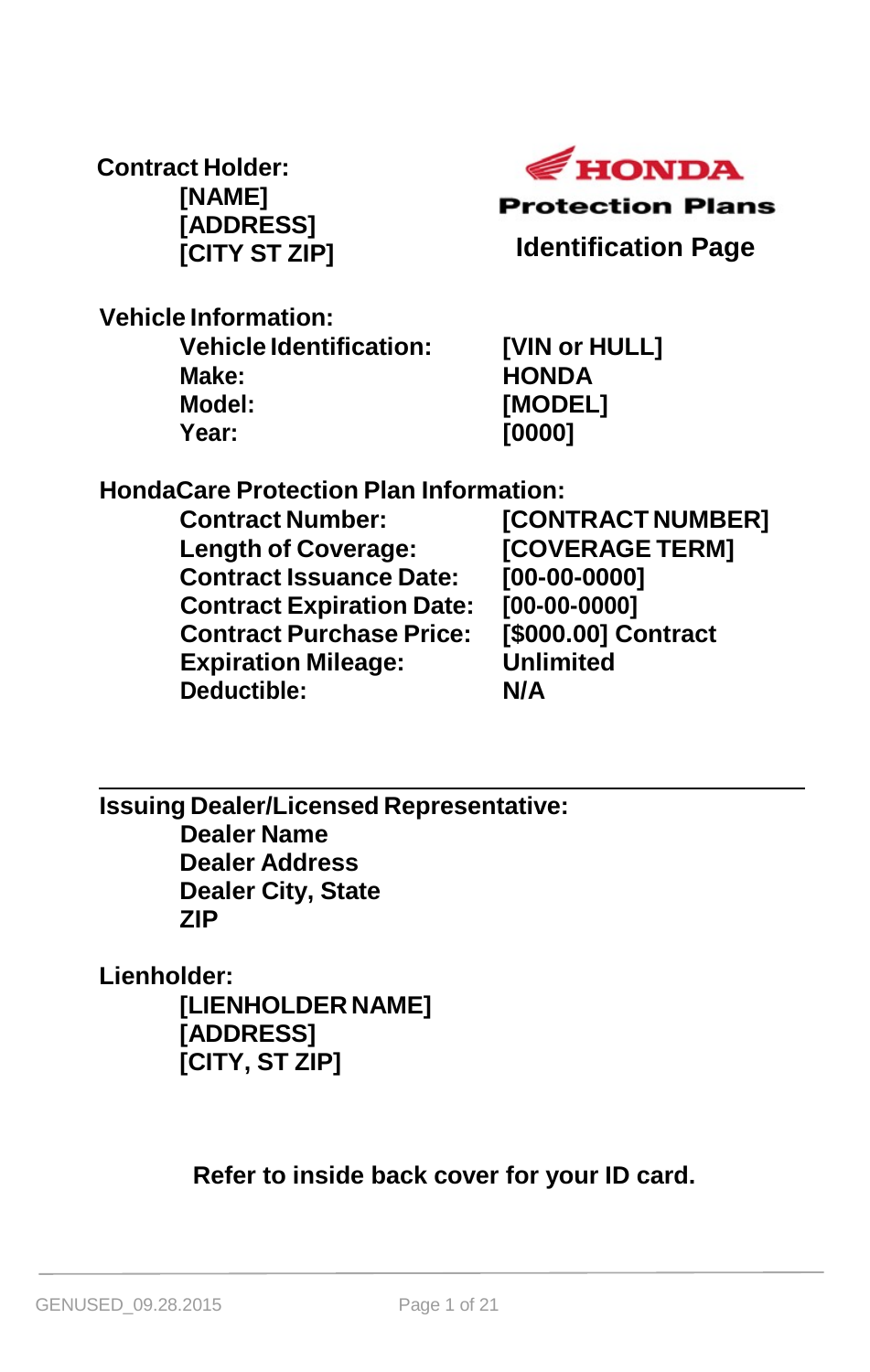Dear Customer Name:

Congratulations on your purchase of HondaCare Protection. In American Honda's continuing effort to make your ownership experience as pleasurable and carefree as possible, we offer you this extended service coverage designed specifically for your Honda.

Please take the time now to carefully review and verify all of the pertinent information concerning your coverage. If the information is correct, remove the HondaCare ID Card on the inside of the back cover of this Contract and keep it with you when you ride your Honda. Also, please place your Contract in a safe place in case you need to refer to it in the future.

If you find any errors in your Contract, please contact your Dealer immediately.

Welcome to the Honda Family.

Sincerely, AMERICAN HONDA MOTOR CO., INC.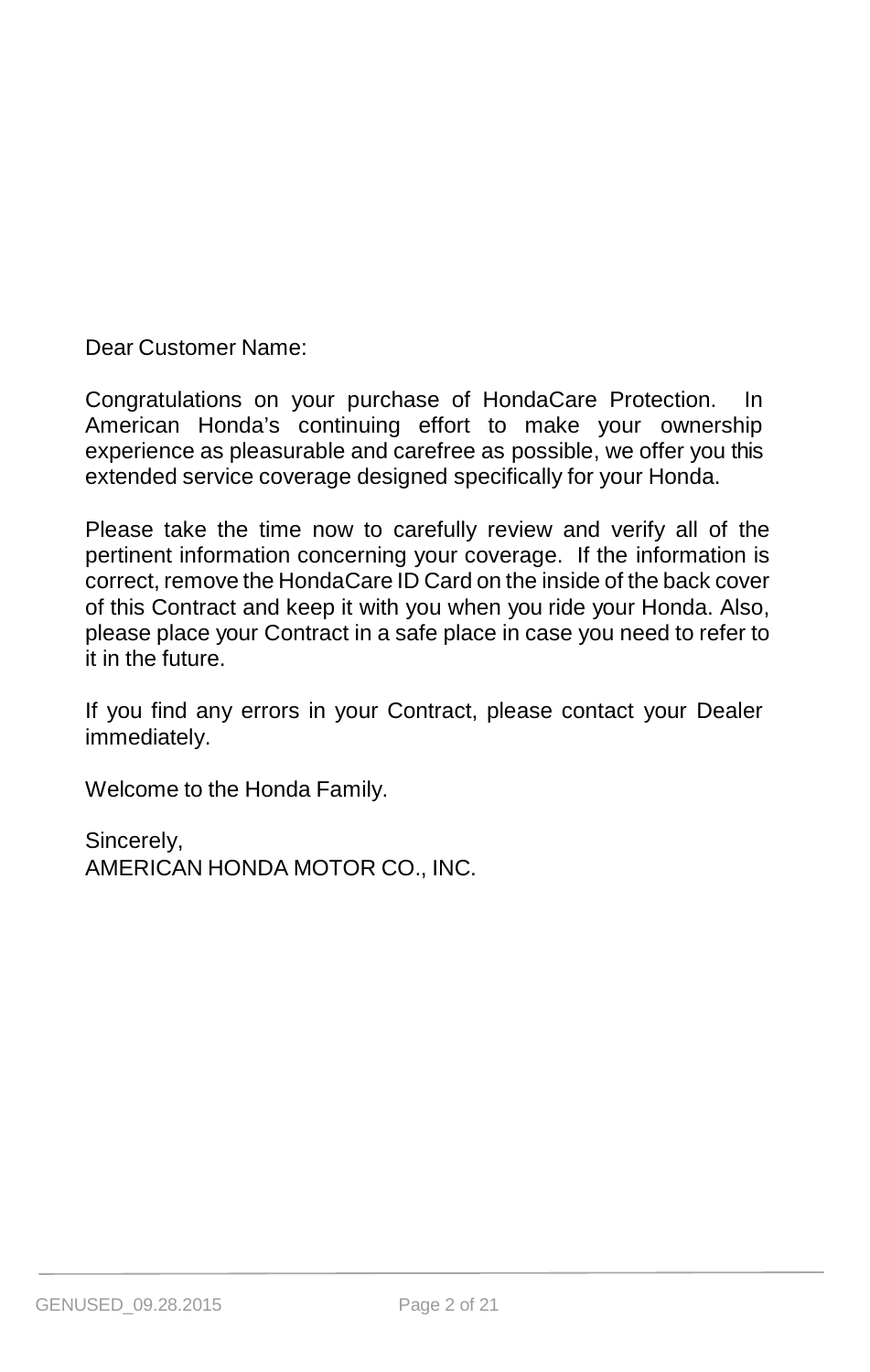# **This Page Intentionally Left Blank**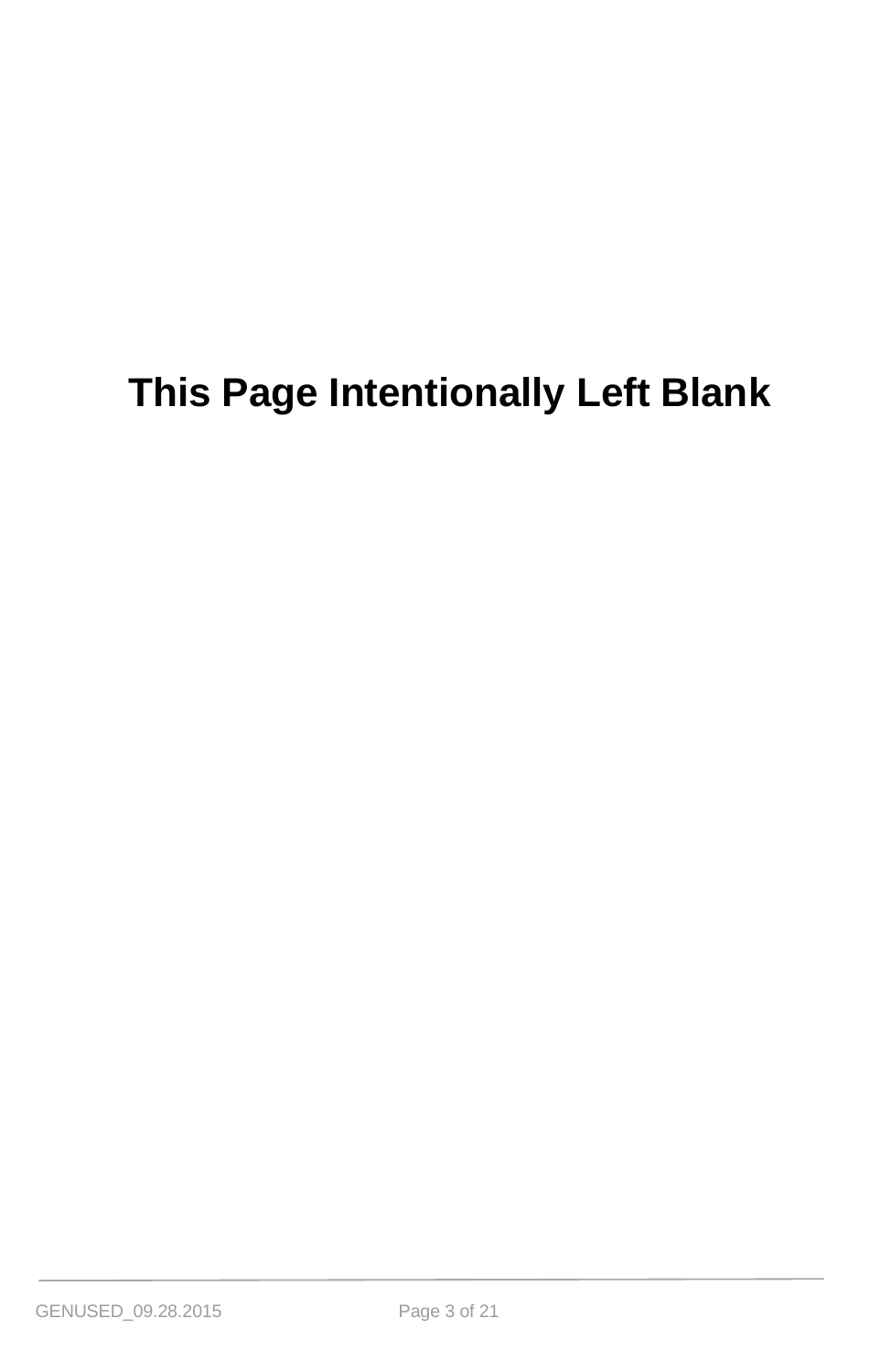## **HondaCare Plan Terms & Conditions**

This CONTRACT is entered into by and between American Honda Motor Co., Inc. ("American Honda") and the OWNER as listed on the IDENTIFICATION PAGE.

AMERICAN HONDA thanks YOU for purchasing this Honda Protection Plan. WE hope YOU will enjoy peace-of-mind knowing YOUR VEHICLE is protected in the unlikely event covered repairs are needed after the distributor's limited warranty expires. Unless otherwise specified in the State Specific Provisions for YOUR state, American Honda's obligations under this CONTRACT are backed by the full faith and credit of American Honda.

Please read the information contained in this coverage contract carefully. It explains the terms and conditions of the CONTRACT that YOU have purchased. Please verify the information listed on the IDENTIFICATION PAGE and in this CONTRACT is correct. If not, please contact YOUR DEALER. Again, thank you for choosing HondaCare.

## **I. DEFINITIONS**

- **A. ACTUAL CASH VALUE** means an amount equal to the replacement cost of YOUR VEHICLE minus depreciation at the time of a MECHANICAL BREAKDOWN.
- **B. CONTRACT** means this HondaCare Plan Service Contract.
- **C. EFFECTIVE DATE** means the day on which YOUR coverage under this CONTRACT begins. YOUR coverage begins the day following the expiration of YOUR FACTORY WARRANTY.
- **D. FACTORY WARRANTY** means the AMERICAN HONDA Distributor's Limited Warranty provided with the purchase of YOUR VEHICLE.
- **E. IDENTIFICATION PAGE** means the page on the inside front cover of this CONTRACT labeled "IDENTIFICATION PAGE."
- **F. MECHANICAL BREAKDOWN** means the inability of a properly maintained part covered under this CONTRACT to perform the function for which it was designed, due to defects in materials or workmanship. MECHANICAL BREAKDOWN does not mean the gradual reduction in operating performance due to wear and tear.
- **G. REPAIR COST** means the part and labor expense (and taxes, if applicable) necessary to repair or replace a covered part due to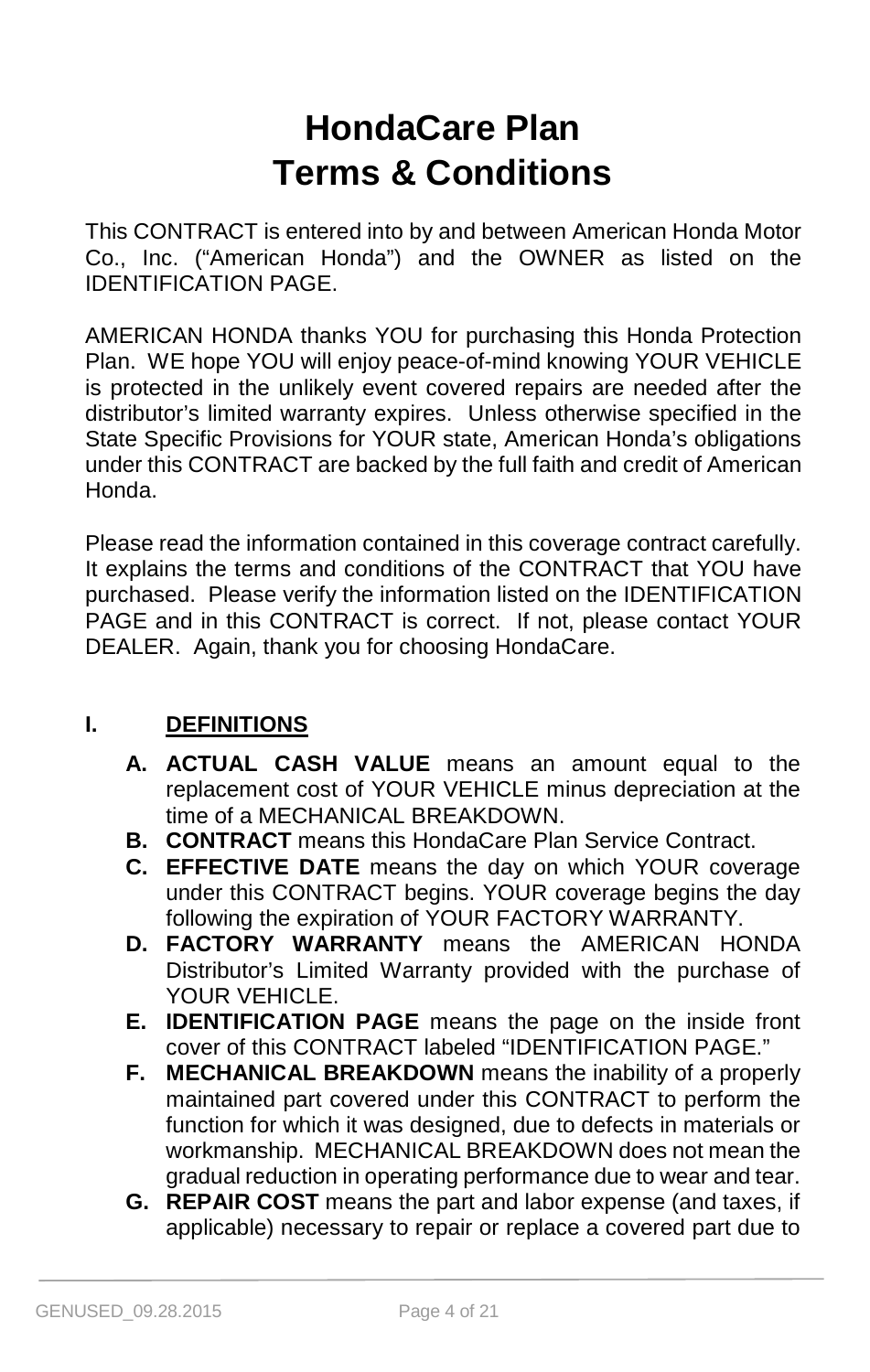MECHANICAL BREAKDOWN, and to repair or replace any component damaged as a direct result of MECHANICAL BREAKDOWN of a covered part. REPAIR COST is determined by YOUR DEALER's regular retail parts prices up to Manufacturer's Suggested Retail Price and current Honda Warranty Flat Rate Manual.

- **H. VEHICLE** means the VEHICLE identified on the IDENTIFICATION PAGE.
- **I. WE, US, OUR,** and **AMERICAN HONDA** mean the service contract provider, American Honda Motor Co., Inc., P.O. Box 2200, Torrance, CA 90509-2200, (800) 555-3496, a wholly owned subsidiary of the manufacturer, a wholly owned subsidiary of the manufacturer, Honda Motor Company, Ltd., unless otherwise specified in the State Specific Provisions for YOUR state.
- **J. YOU , YOUR,** and **OWNER** mean the Contract holder named on the IDENTIFICATION PAGE or a subsequent retail owner of the VEHICLE entitled to coverage and benefits under the terms of this CONTRACT.
- **K. YOUR DEALER** means the authorized AMERICAN HONDA Motorcycle Dealer where this CONTRACT was purchased.

## **II. DURATION**

Coverage under this CONTRACT begins on the Effective Date and expires on the expiration date as listed on the IDENTIFICATION PAGE.

## **III. WHAT IS COVERED**

This CONTRACT provides that WE will repair or, at OUR option, replace any part damaged by MECHANICAL BREAKDOWN for the duration of the CONTRACT, **SUBJECT TO ALL TERMS AND CONDITIONS, AND EXCEPT AS SPECIFICALLY EXCLUDED HEREIN**.

**Repairs must be performed by an authorized** AMERICAN HONDA **Motorcycle dealer.** There will be no charge to YOU for parts or labor for covered repairs. Parts repaired or replaced under this CONTRACT continue to be covered only for the duration of the CONTRACT. All replaced parts become the property of American Honda. The total amount of any reimbursement will not exceed the ACTUAL CASH VALUE of the VEHICLE at the time of MECHANICAL BREAKDOWN as determined by standard publications for establishing VEHICLE value. Repairs and replacements will be made with new or remanufactured AMERICAN HONDA authorized parts of like kind and quality.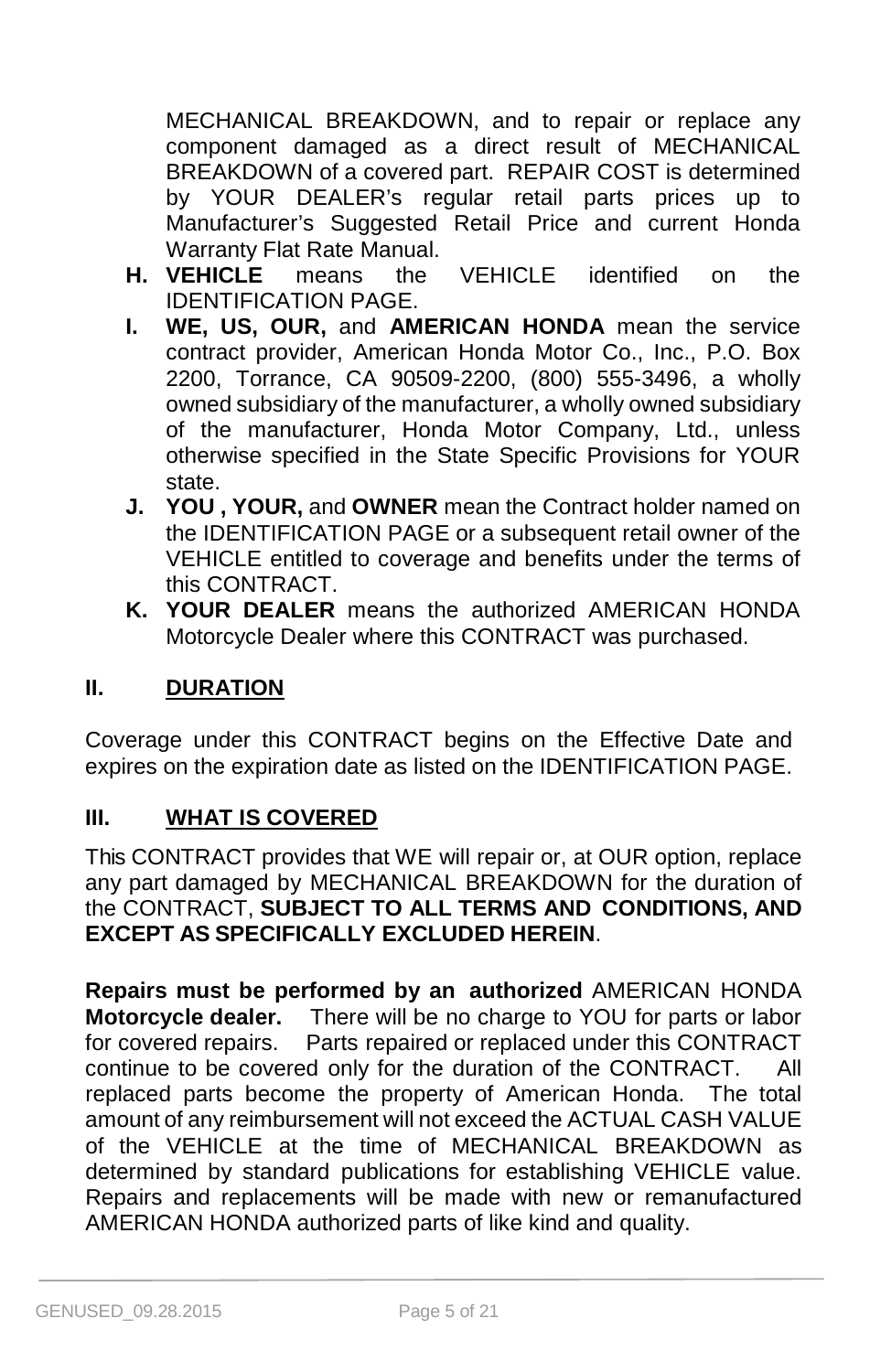## **IV. TRANSFER & CANCELLATION**

## A. **Transfer**

- 1. This CONTRACT may be transferred to a subsequent owner of the VEHICLE at the request of the original purchaser. **THIS CONTRACT DOES NOT TRANSFER AUTOMATICALLY TO A SUBSEQUENT OWNER OF THE VEHICLE AND MAY ONLY BE TRANSFERED AT THE REQUEST OF THE ORIGINAL PURCHASER OF THE CONTRACT, EXCEPT AS DESCRIBED IN SECTION IV.A.5, BELOW.**
- 2. **THIS CONTRACT CANNOT BE TRANSFERRED TO ANOTHER VEHICLE.**
- 3. To transfer this CONTRACT to a subsequent owner of the VEHICLE, the original purchaser should inform any authorized Honda Motorcycle dealership of their intent to transfer the CONTRACT and obtain and complete a transfer form. The authorized Honda Motorcycle dealership will help register the VEHICLE's change of ownership and transfer of the CONTRACT to the subsequent purchaser at no charge.
- 4. The subsequent owner of the VEHICLE should verify that the VEHICLE's change of ownership information is conveyed to American Honda, and ensure that the VEHICLE's service history stays with the VEHICLE when the ownership is transferred.
- 5. **THIS CONTRACT MAY NOT BE TRANSFERRED TO A SUBSEQUENT PURCHASER OF THE VEHICLE WITHOUT THE EXPRESS PERMISSION OF THE PURCHASER TRANSFER FORM; IN THE EVENT OF A TRADE-IN, THE CONTRACT MAY BE TRANSFERRED TO THE DEALER WITH THE EXPRESS PERMISSION OF THE ORIGINAL PURCHASER IN WHICH CASE THE DEALER MAY TRANSFER THE CONTRACT TO A SUBSEQUENT PURCHASER OF THE VEHICLE. IN THIS CASE, THE DEALER IS NOT ENTITLED TO COVERAGE UNDER THE CONTRACT OR TO RECEIVE A REFUND.**

## **B. Cancellation**

1. YOU may cancel this CONTRACT at any time for any reason through any authorized Honda Motorcycle dealership by completing and submitting to AMERICAN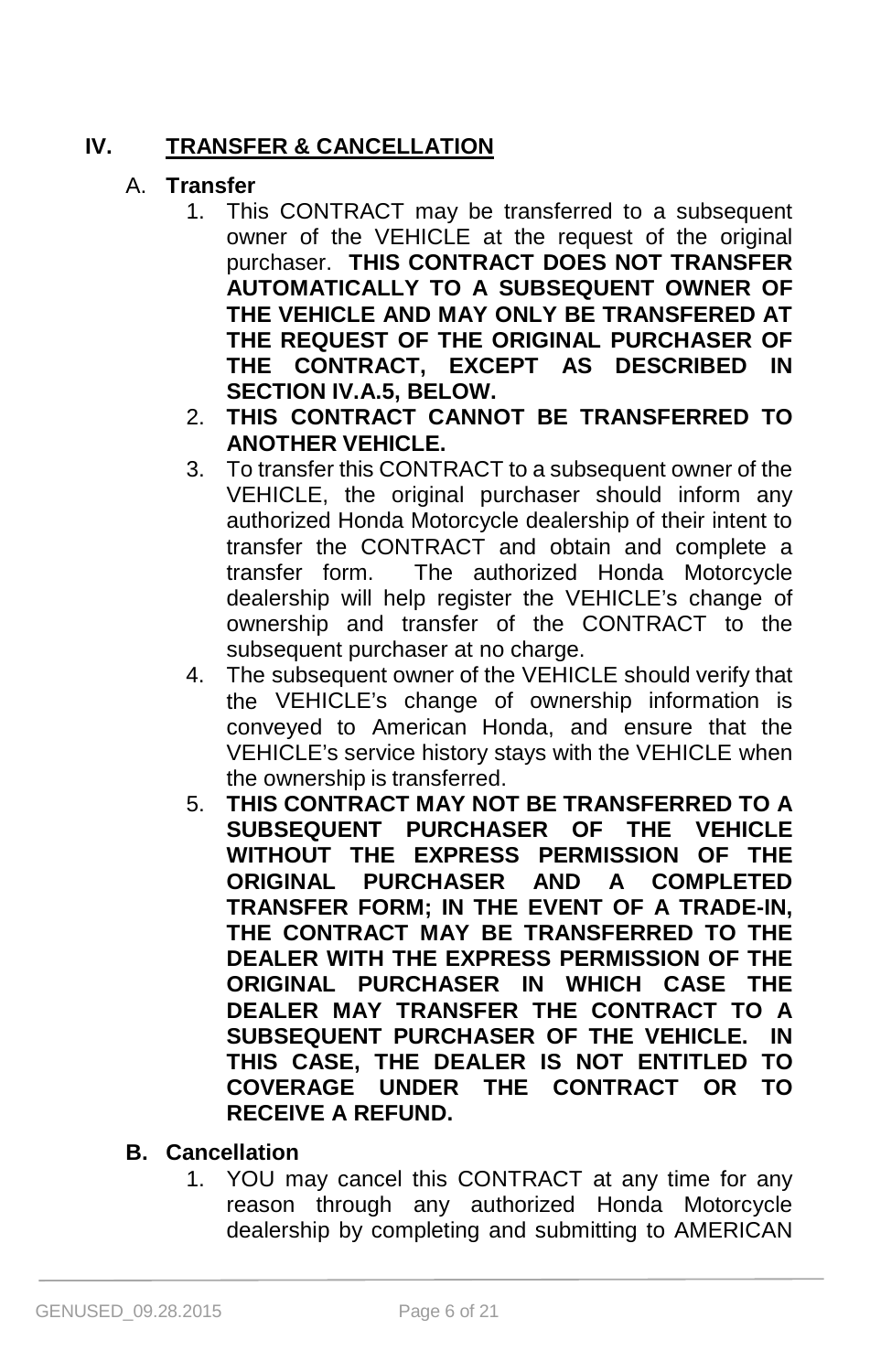HONDA a cancellation form. Proof of vehicle ownership or lienholder information is required when applying for cancellation.

- 2. **THIS CONTRACT MAY ONLY BE CANCELLED BY THE CONTRACT HOLDER OF RECORD AND ONLY BY COMPLETING AND SUBMITTING TO AMERICAN HONDA A CANCELLATION FORM.**
- 3. Upon cancellation of the CONTRACT, if YOU are the original purchaser, YOU are entitled to a refund as specified below:
	- a. If YOU cancel this CONTRACT within sixty (60) days of the Effective Date and no claim has been made, YOU will receive a full refund of the purchase price, less a \$25.00 processing fee where permitted by state law.
	- b. If YOU cancel this CONTRACT after sixty (60) days of the Effective Date or if a claim has been made, YOU will receive a pro-rata refund based on the term remaining, less any claims paid under the CONTRACT and a \$25.00 processing fee where permitted by state law.
- **4. TRANSFERRED CONTRACTS ARE NOT ELIGIBLE FOR CANCELLATION REFUNDS. ONLY THE ORIGINAL CONTRACT HOLDER, OR A LIENHOLDER IF ANY, AS SPECIFIED BELOW, MAY RECEIVE A REFUND.**
	- a. If this CONTRACT was financed and a discharge of lien is provided, the check will be made payable to the OWNER of the VEHICLE requesting cancellation.
	- b. If this CONTRACT was financed and a discharge of lien is not provided, any refund amount will be issued to the lienholder.
	- c. In the event of a loan default or repossession for which the lienholder has been unable to reach the OWNER, the lienholder may request the check be made payable to the lienholder.
- 5. WE may cancel this CONTRACT at any time for the following reasons by sending notice of the cancellation to YOUR last known address fifteen (15) days prior to the effective date of the cancellation:
	- a. Nonpayment of the provider fee.
	- b. Fraud or material misrepresentation related to this **CONTRACT**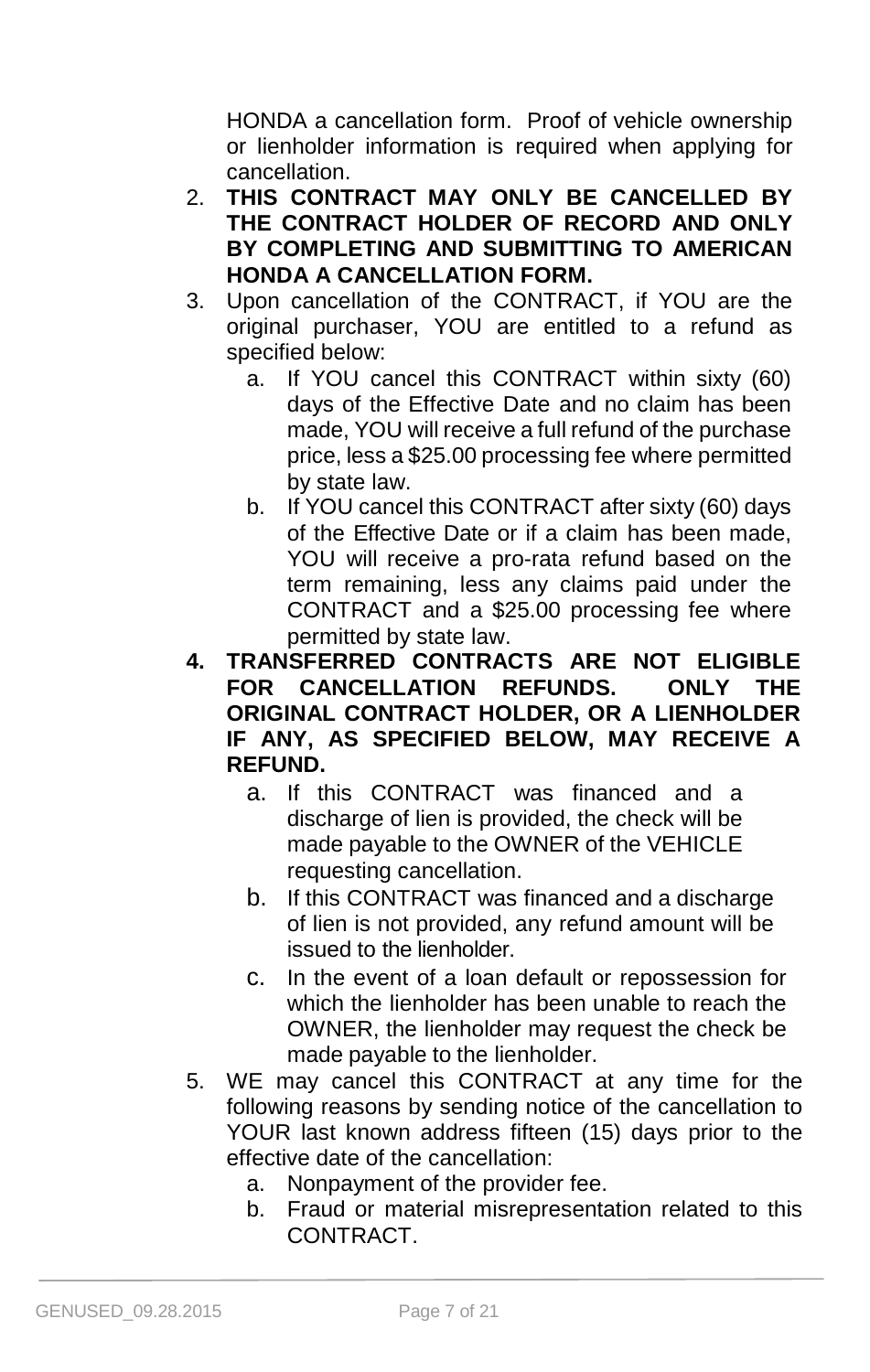- c. Substantial breach of this CONTRACT.
- 6. If WE cancel this CONTRACT, YOU will receive a pro-rata refund of the unearned provider fee unless the cancellation is due to YOUR nonpayment of the provider fee.
- 7. Cancellation requests may require three to four weeks for processing.

## **V. YOUR OBLIGATIONS**

- A. You should have received the Pre-Owned Vehicle Certification Checklist from Your Dealer that certifies the vehicle eligibility for this Contract. You should have also received from Your Dealer, a copy of the Vehicle's owner's manual.
- B. **YOU must maintain YOUR VEHICLE according to the maintenance schedule in the owner's manual and keep an accurate record of the maintenance, which may include:**
	- **1. A maintenance record (such as the one in the Owner's Manual), which displays each date of service and work performed. Each entry should be signed or stamped by a person who is qualified to service YOUR VEHICLE.**
	- **2. Copies of repair orders/receipts detailing performance of required maintenance, including dates.**
	- **3. A statement that YOU performed the maintenance yourself, stating the type of work performed and the date of service. This statement should be accompanied by receipts for the replacement**
- C. **YOU will have to pay for the maintenance of Your VEHICLE, including service at the scheduled intervals. YOU may perform the work yourself if YOU have the skills to do so. This will NOT void this CONTRACT.**
- D. **FAILURES CAUSED DIRECTLY BY YOUR LACK OF MAINTENANCE OR IMPROPER MAINTENANCE ARE NOT COVERED BY THIS CONTRACT.**
- E. **WE recommend YOUR DEALER as the best place for fulfilling YOUR maintenance obligation.**

### **VI. HOW TO OBTAIN SERVICE**

- A. **ALL REPAIRS MUST BE PERFORMED BY AN AUTHORIZED AMERICAN HONDA DEALERSHIP.**
- B. If repairs are necessary, YOU should contact a dealer who is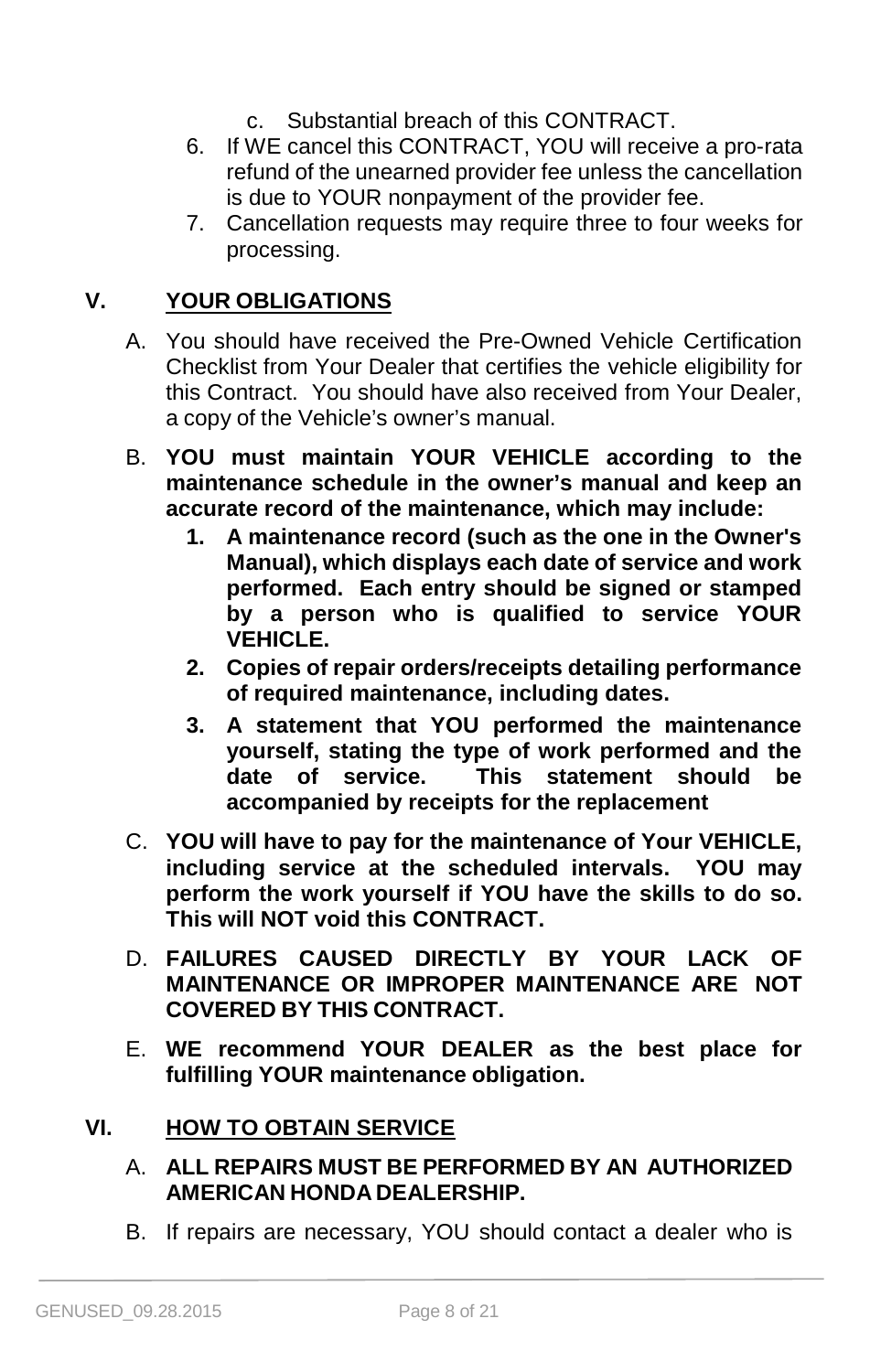authorized to service YOUR type of Honda, whether it's a Motorcycle, ATV, MUV or Scooter, during their normal service department business hours and arrange, at YOUR expense, to take YOUR VEHICLE and its maintenance documents to the dealership.

- 1. See the service manager, present this CONTRACT and describe YOUR VEHICLE's problem. YOU may be asked to provide documentation of proper maintenance, which may consist of one or more of the following:
	- a. A maintenance record (such as the one in the Owner's Manual), which displays each date of service and work performed. Each entry should be signed or stamped by a person who is qualified to service YOUR VEHICLE.
	- b. Copies of repair orders/receipts detailing performance of required maintenance, including dates.
	- c. A statement that YOU performed the maintenance yourself, stating the type of work performed and the date of service. This statement should be accompanied by receipts for the replacement parts/filters/gaskets/fluids, etc. that YOU used.
- 2. Arrangements will then be made to complete covered repairs.
- C. **FAILURE TO PERFORM ANY MAINTENANCE SERVICE(S) OR TO PROVIDE ADEQUATE PROOF OF MAINTENANCE, AS REASONABLY DETERMINED BY AMERICAN HONDA, WILL RESULT IN DENIAL OF COVERAGE IF A PART FAILS DUE TO YOUR FAILURE TO PROPERLY MAINTAIN YOUR VEHICLE.**

**NOTE:** It is necessary that YOUR maintenance records remain with YOUR VEHICLE for use by subsequent owners.

## **VII. EMERGENCY REPAIRS**

- **A.** If it is necessary for YOU to obtain emergency repairs after normal business hours, or by anyone other than an authorized Honda dealer, **YOU MUST CALL AMERICAN HONDA AT (800) 555-3496 FOR PRIOR AUTHORIZATION FOR REPAIRS AND INSTRUCTIONS FOR OBTAINING REIMBURSEMENT, BEFORE INCURRING ANY REPAIR COSTS.** American Honda's office is open weekdays from 8:30 am to 5:00 pm, Pacific Time, excluding holidays.
- **B.** If YOU must obtain emergency repairs when American Honda's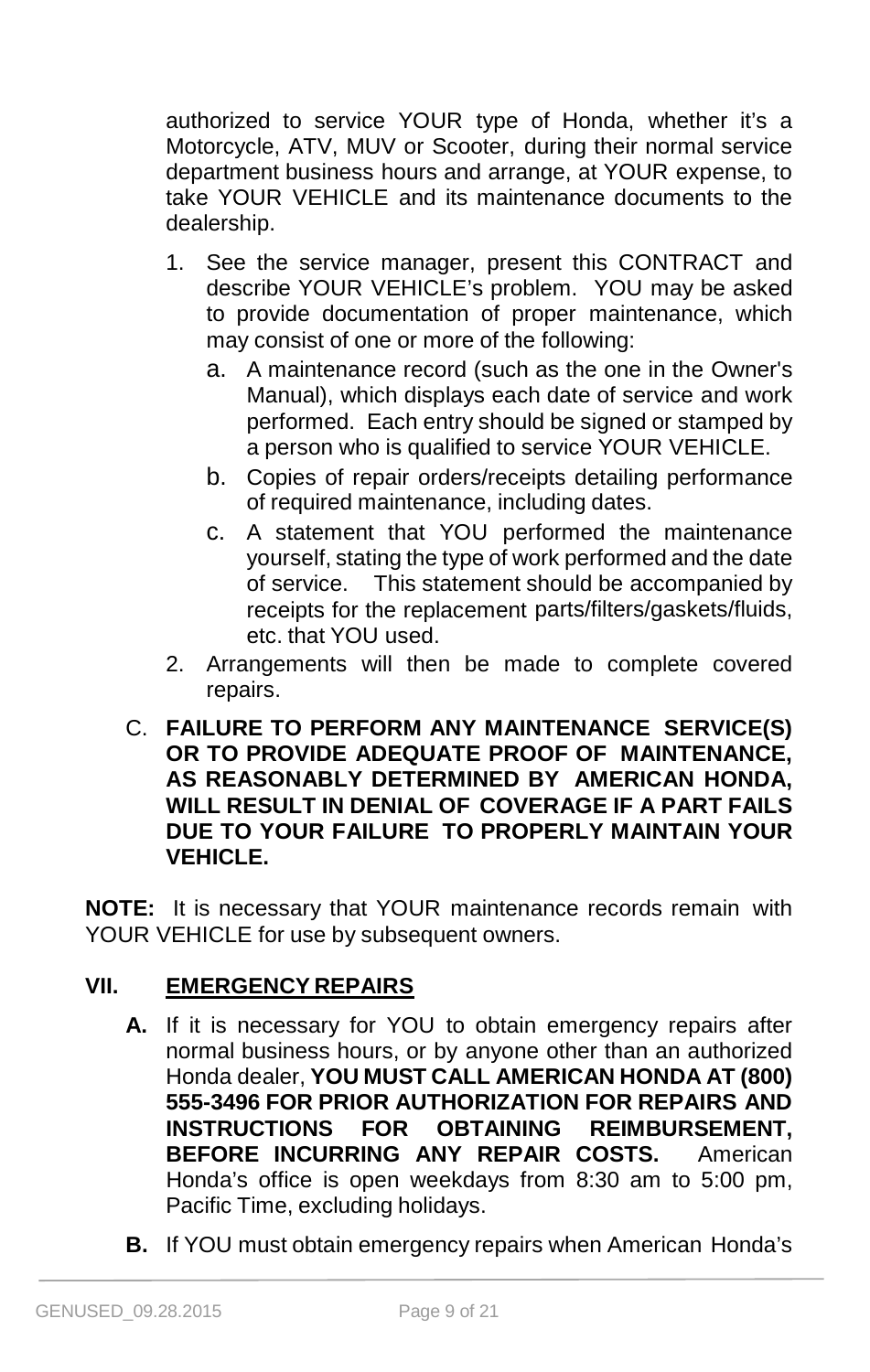office is closed, repairs may be performed as follows:

- 1. YOUR VEHICLE must be inoperable as a result of a MECHANICAL BREAKDOWN.
- 2. YOU must pay the repair facility and submit a claim for reimbursement to American Honda.
- 3. YOU must notify AMERICAN HONDA of the repair by a non- Honda repair facility on the next business day.
- 4. YOU must submit to AMERICAN HONDA a written description of the repair and a detailed work order from the repair facility within 30 days after the repair.
- 5. YOU must make any parts available for inspection by American Honda. AMERICAN HONDA reserves the right to inspect YOUR VEHICLE to gather necessary information regarding any claim.
- **C. THE FOLLOWING WILL NOT BE COVERED WITHOUT PRIOR AUTHORIZATION:**
	- 1. **NON-EMERGENCY REPAIRS PERFORMED BY ANYONE OTHER THAN AN AUTHORIZED HONDA DEALER**
	- 2. **EMERGENCY REPAIRS PERFORMED BY ANYONE OTHER THAN AN AUTHORIZED HONDA DEALER WHEN AMERICAN HONDA'S OFFICE IS OPEN**

## **VIII. WHAT IS NOT COVERED**

- A. **THIS CONTRACT DOES NOT COVER:**
	- 1. **BATTERIES;**
	- 2. **AUDIO and NAVIGATION EQUIPMENT;**
	- 3. **ACCESSORIES; and**
	- 4. **TIRES**
	- 5. **FAILURES WHICH ARE NOT DUE TO A DEFECT IN MATERIAL OR FACTORY WORKMANSHIP**
	- 6. **REGULAR OR REQUIRED MAINTENANCE**
	- 7. **REPLACEMENT OF EXPENDABLE MAINTENANCE ITEMS INCLUDING, BUT NOT LIMITED TO:**
		- a. **SPARK PLUGS**
		- b. **GASKETS**
		- c. **FILTERS**
		- d. **HOSES**
		- e. **COOLANT**
		- f. **BELTS**
		- g. **LUBRICANTS**
	- 8. **PARTS AFFECTED OR DAMAGED BY:**
		- a. **IMPROPER INSTALLATION OF PARTS OR**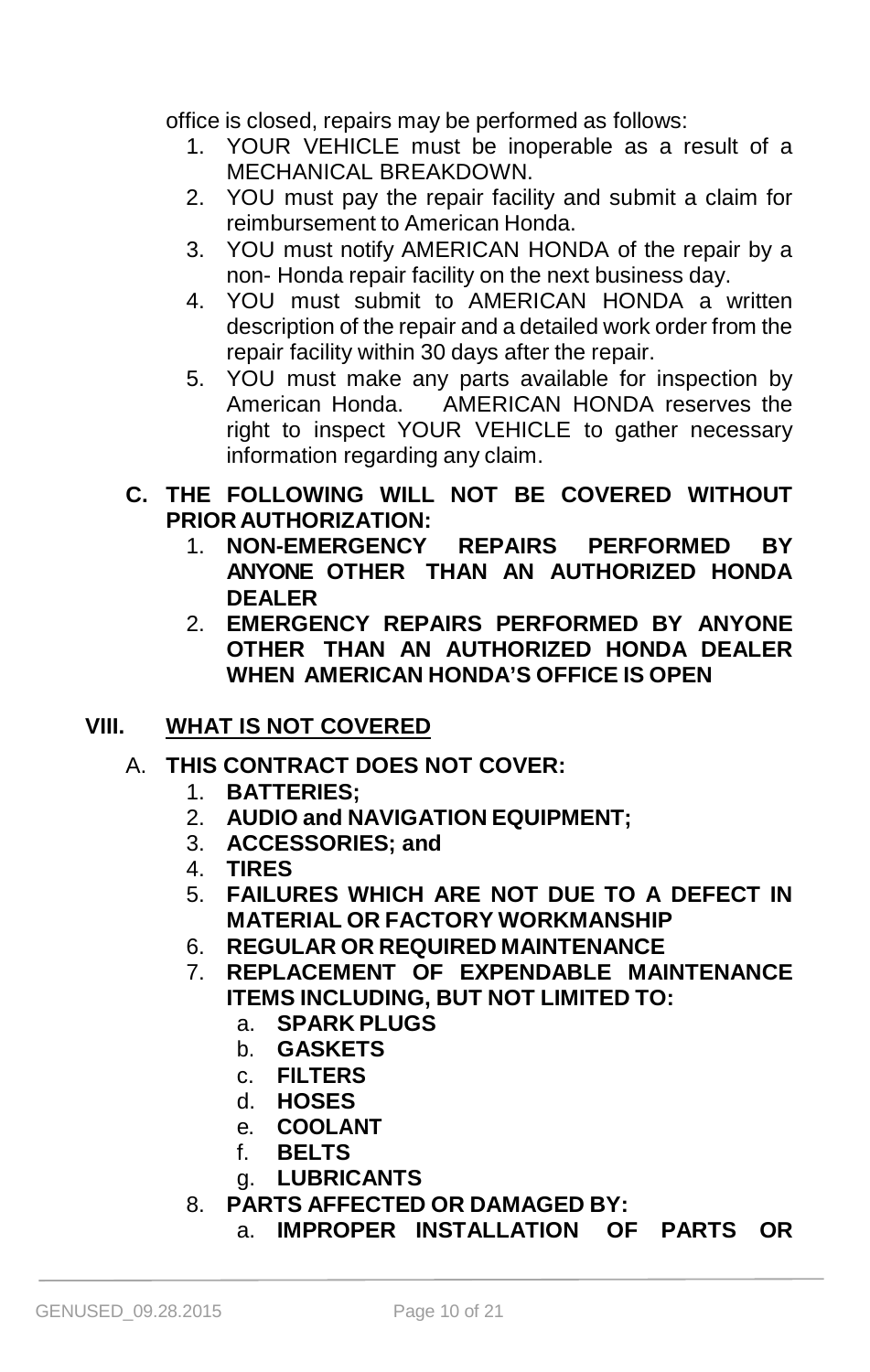**ATTACHMENTS**

- b. **UNSUITABLE USE IN AN APPLICATION FOR WHICH THE PART WAS NOT DESIGNED**
- c. **INCORPORATION OR USE OF UNSUITABLE ATTACHMENTS OR PARTS**
- d. **ANY REPAIR, IF A NON-AUTHORIZED PART OR ACCESSORY CAUSED OR CONTRIBUTED TO THE BREAKDOWN OR DAMAGE**
- e. **ACCIDENT AND/OR COLLISION**
- f. **DETERIORATION FROM THE ELEMENTS**
- g. **LACK OF REQUIRED MAINTENANCE**
- h. **NEGLECT**
- i. **NORMAL WEAR & TEAR**
- j. **MISUSE**
- k. **NATURAL DISASTER**
- l. **ACTS OF NATURE**
- m. **IMPROPER MAINTENANCE**
- n. **ABUSE**
- o. **UNAUTHORIZED ALTERATION OF ANY PART**
- p. **VANDALISM**
- q. **THEFT**
- r. **FIRE**
- 9. **REPAIRS PERFORMED IN NON-COMPLIANCE WITH STANDARDS AND CONDITIONS SET FORTH BY AMERICAN HONDA FOR SUCH SERVICE, AND REIMBURSEMENT FOR SUCH SERVICE, INCLUDING REPAIRS WITHOUT PRIOR AUTHORIZATION WHICH REQUIRE SUCH AUTHORIZATION.**
- B. **THE FOLLOWING ACTIVITIES WILL VOID HONDACARE COVERAGE OF THE VEHICLE:**
	- 1. **RACING**
	- 2. **COMPETITION**
	- 3. **RENTAL**
- C. **AMERICAN HONDA EXPRESSLY DISCLAIMS ANY RESPONSIBILITY FOR:**
	- 1. **LOSS OF TIME;**
	- 2. **LOSS OF USE OF THE VEHICLE;**
	- 3. **NEGLIGENCE, ERROR, OR OMISSION ON THE PART OF ANY ROADSIDE ASSISTANCE SERVICE PROVIDER;**
	- 4. **TRANSPORTATION EXPENSES;**
	- 5. **PERSONAL EXPENSES;**
	- 6. **ANY OTHER INCIDENTAL OR CONSEQUENTIAL**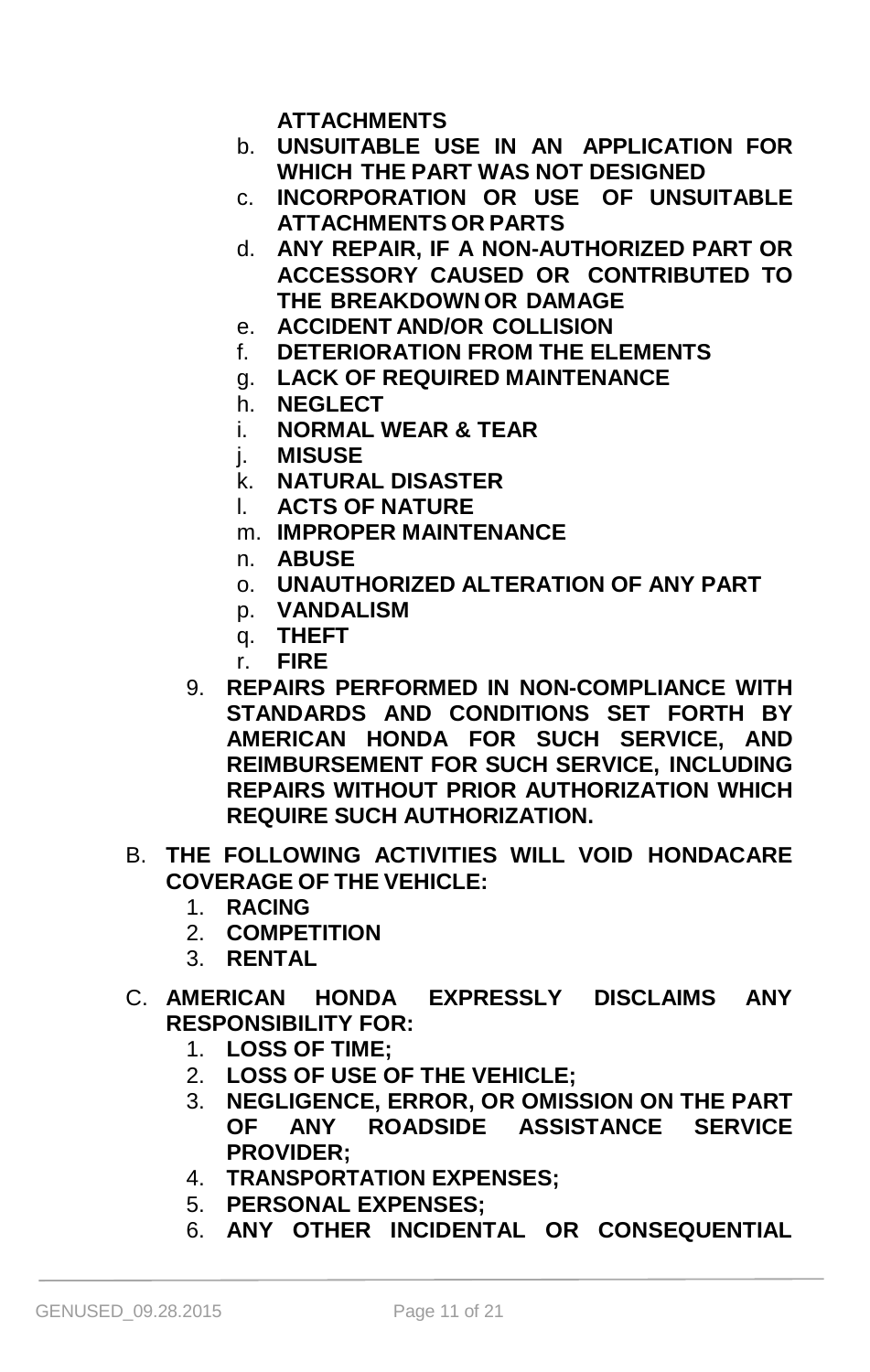## **DAMAGE; OR** 7. **PRE-EXISTING CONDITIONS.**

## **IX. CUSTOMER SATISFACTION**

YOUR satisfaction and goodwill are important to YOUR DEALER and American Honda. Normally, any problems with the product will be handled by YOUR DEALER's Service Department. Sometimes, however, in spite of the best intentions of all concerned, misunderstandings may occur. If YOUR problem has not been handled to YOUR satisfaction, WE suggest YOU take the following action:

- A. Discuss the problem with a member of the dealership's management. Often complaints can be quickly resolved at that level. If the problem has already been reviewed with the Service Manager, contact the General Manager or owner of the dealership.
- B. If YOUR problem still has not been resolved to YOUR satisfaction, please write: Motorcycle Customer Service Department, American Honda Motor Co., Inc., P.O. Box 2200, Torrance, CA 90509-2200 or YOU may call Motorcycle Customer Service at (866) 784-1870. following information in order to assist YOU:
	- a. YOUR Name, Address, and Telephone Number
	- b. Model and Vehicle Identification Number (VIN)
	- c. Date of Purchase
	- d. Dealer Name and Address
	- e. Nature of Problem
- C. After reviewing all the facts, Customer Service will contact YOU and advise what action can be taken. Please bear in mind that YOUR problem will likely be resolved at the dealership, using the dealer's facilities, equipment, and personnel. For this reason, it is important that YOUR initial contact be with the dealer.

## **X. STATE SPECIFIC PROVISIONS**

These special state requirements apply if YOUR CONTRACT was purchased in one of the following states and supersede any other provisions herein to the contrary:

A. **Alabama**: If YOU cancel this CONTRACT within sixty (60) days of the purchase date listed on the IDENTIFICATION PAGE as described in section IV.B.3.a of this CONTRACT no cancellation fee will be charged. A ten percent (10%) penalty per month will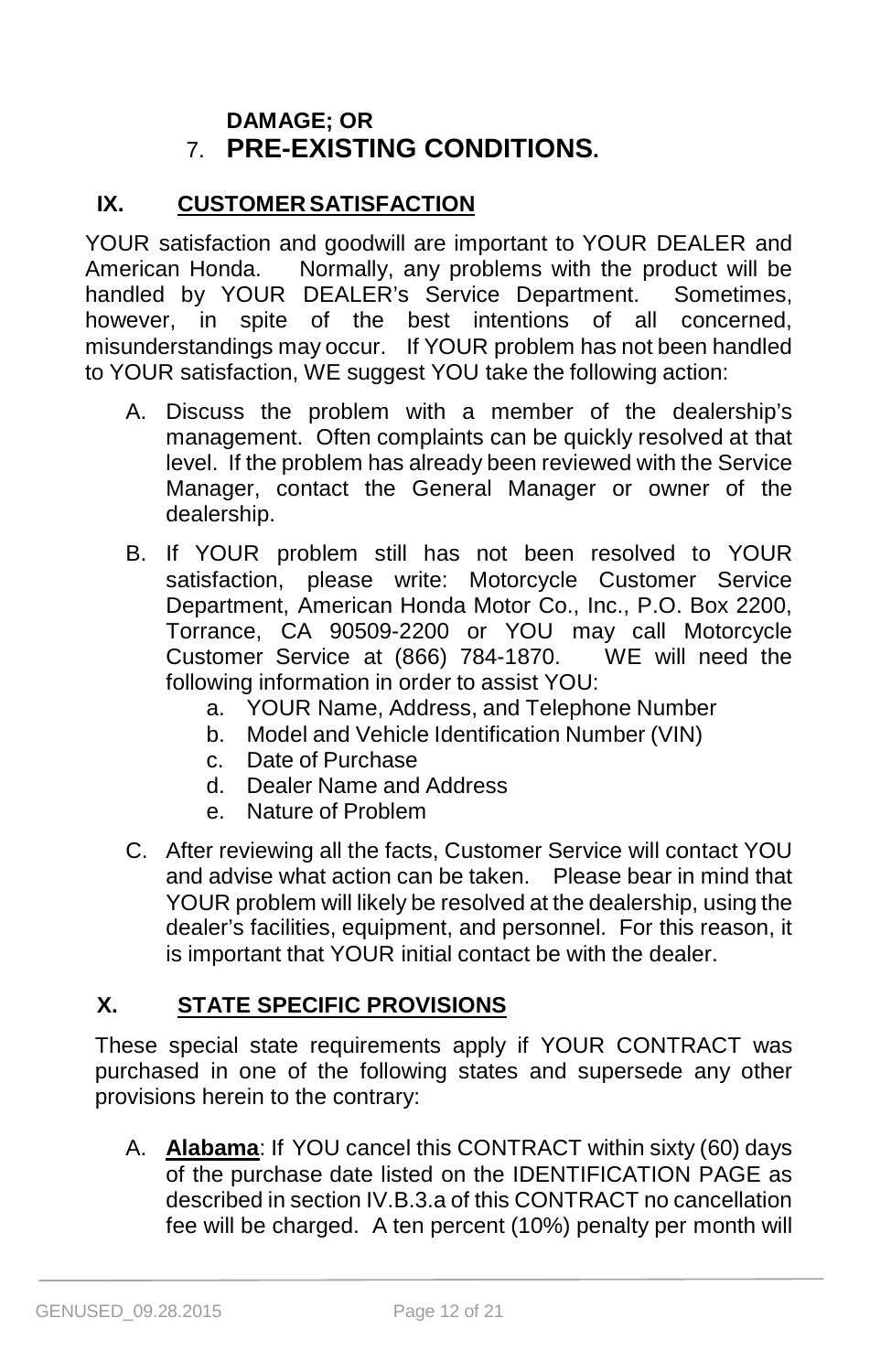be added to a refund that is not paid within forty-five (45) days of return of the service contract to the provider.

- B. **Alaska**: If YOU cancel this CONTRACT within sixty (60) days of the purchase date listed on the IDENTIFICATION PAGE as described in section IV.B.3.a of this CONTRACT, no cancellation fee will be charged. Any cancellation fee charged under this CONTRACT shall not exceed the lesser of \$25 or seven-and-ahalf percent (7.5%) of the purchase price of this CONTRACT.
- C. **Arizona**: In calculating YOUR refund due upon cancellation of this CONTRACT, no claims paid will be deducted.
- D. **Arkansas**: If YOU cancel this CONTRACT within sixty (60) days of the purchase date listed on the IDENTIFICATION PAGE as described section IV.B.3.a of this CONTRACT no cancellation fee will be charged. A ten percent (10%) penalty per month will be added to a refund that is not paid within forty-five (45) days of return of the service contract to the provider.
- E. **California**: Any cancellation fee charged under this CONTRACT shall not exceed the lesser of \$25 or ten percent (10%) of the purchase price of the CONTRACT. A ten percent (10%) penalty per month will be added to a refund that is not paid within thirty (30) days of return of the service contract to the provider. If any promise made in the CONTRACT has been denied or has not been honored within 60 days after YOUR request, YOU may contact the California Department of Insurance at (800) 927-4357 or access the department's Internet Web site (www.insurance.ca.gov).

## **Provision VII.B is amended to state that coverage under this CONTRACT is excluded for MECHANICAL BREAKDOWN due to racing, competition, or rental of the VEHICLE, rather than voiding coverage.**

As used in section VIII.A.3, the term "ACCESSORIES" means any item added to or installed on the VEHICLE by anyone other than the VEHICLE's manufacturer, including but not limited to, spoilers, rims or wheel covers, DVD players, gaming systems, glow lights, floor mats, towing hitches, seat covers, roll cages, specialty handlebars, or other appearance modifications.

F. **Florida**: For Florida only, if YOUR VEHICLE is a motorcycle, the obligor under this CONTRACT is American Honda Service Contract Corporation, 20800 Madrona Avenue, Torrance, CA 90503, (310) 972-2473, license number 60083. For all other VEHICLES, the obligor under this COTNRACT is American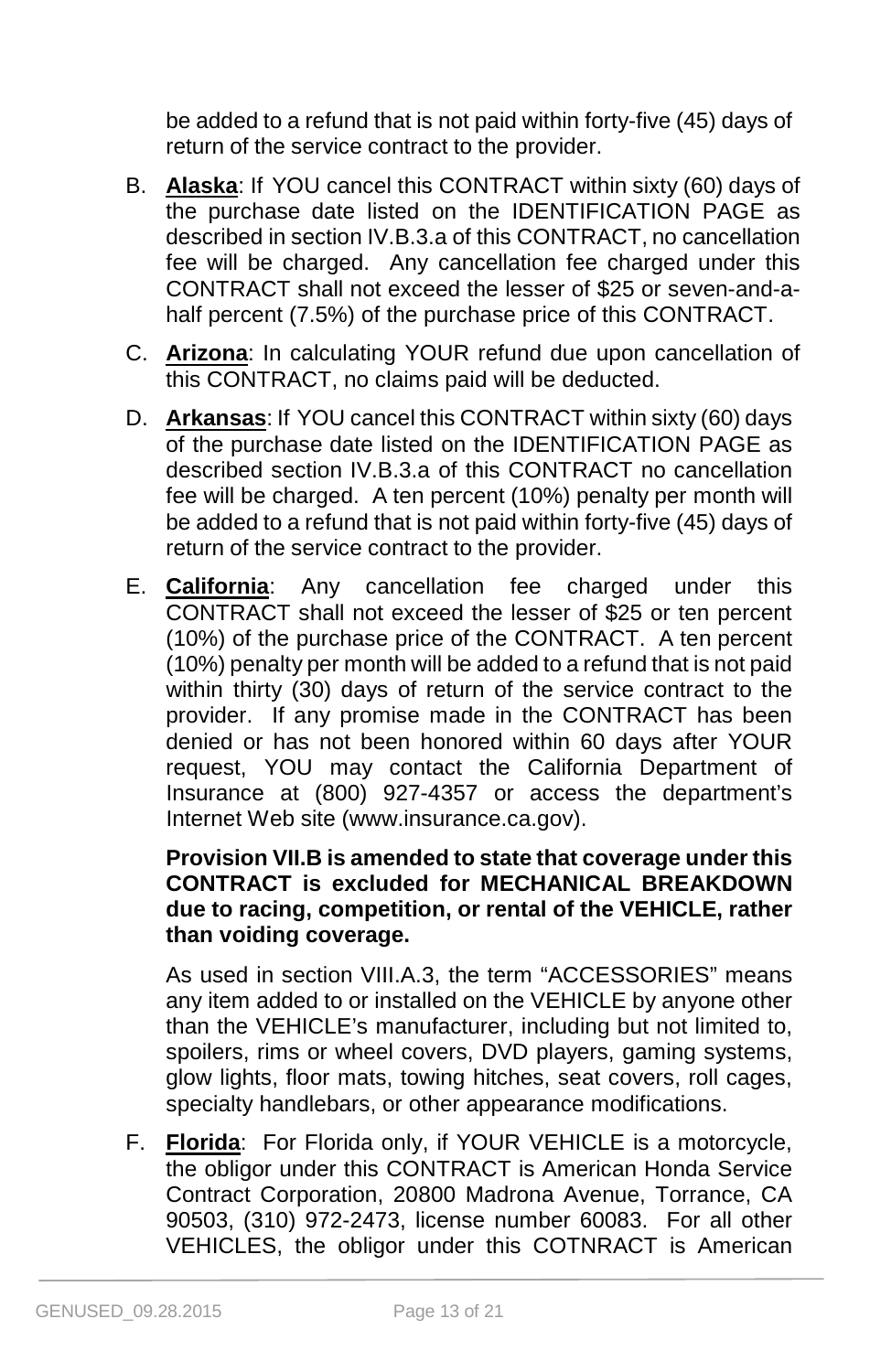Honda Motor Co., Inc., P.O. Box 2200, Torrance, CA 90509- 2200, (800) 555-3496, license number 31503. The rate charged for this CONTRACT is not subject to regulation by the Florida Office of Insurance Regulation.The cancellation fee described in section (IV)(c) of this CONTRACT shall not exceed the lesser of \$25 or five percent (5%) of the purchase price of this **CONTRACT** 

- G. **Hawaii**: If YOU cancel this CONTRACT within sixty (60) days of the purchase date listed on the CONTRACT Page as described in section IV.B.3.a of this Contract, no cancellation fee will be charged. For Hawaii, OUR Obligations under this CONTRACT are insured under a service contract contractual liability policy provided by American Bankers Insurance Company of Florida. If a claim for service has not been completed within sixty (60) days after proof of loss has been filed with US, the claim can be submitted to American Bankers Insurance Company of Florida, at 11222 Quail Roost Drive, Miami, FL 33157, or by calling the toll free number at (866) 306-6694.
- H. **Idaho**: Coverage afforded under this motor vehicle service contract is not guaranteed by the Idaho Insurance Guarantee Association. For Idaho, OUR Obligations under this CONTRACT are insured under a service contract contractual liability policy provided by American Bankers Insurance Company of Florida. If a claim for service has not been completed within sixty (60) days after proof of loss has been filed with US, the claim can be submitted to American Bankers Insurance Company of Florida, at 11222 Quail Roost Drive, Miami, FL 33157, or by calling the toll free number at (866) 306- 6694.
- I. **Illinois**: Any cancellation fee charged will not exceed the lesser of \$25 or ten percent (10%) of the purchase price of this CONTRACT.
- J. **Indiana**: This CONTRACT is not insurance and is not subject to Indiana insurance law.
- K. **Iowa**: If YOU cancel this CONTRACT within sixty (60) days of the purchase date listed on the IDENTIFICATION PAGE as described in section IV.B.3.a of this CONTRACT, no cancellation fee will be charged. A ten percent (10%) penalty per month shall be added to a refund not made within thirty (30) days of the request. YOU may have additional rights under Iowa Consumer Credit Code, Chapter 537. If YOU have questions or concerns about this CONTRACT, YOU may contact the Iowa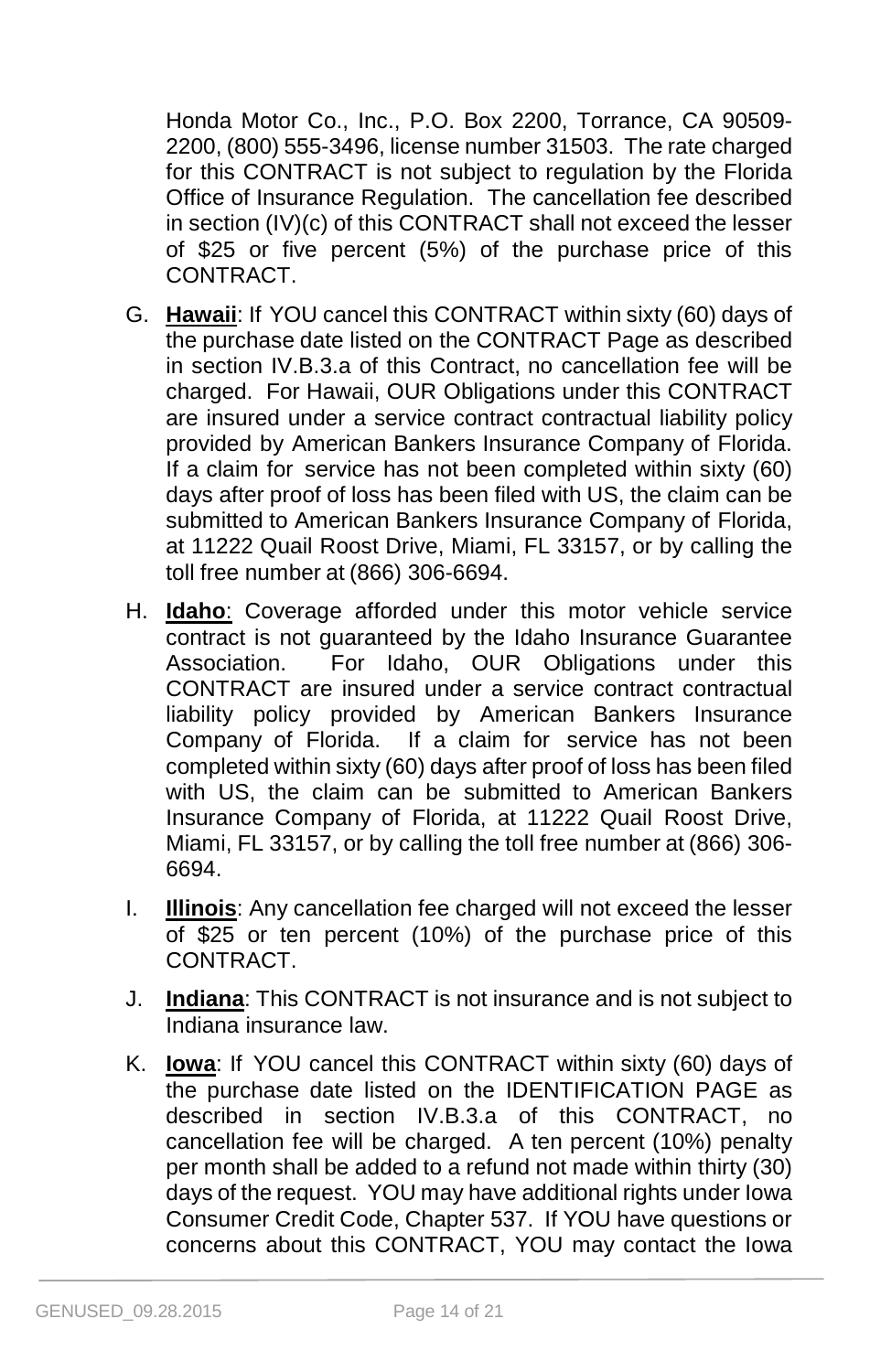Insurance Commissioner at 330 Maple Street, Des Moines, IA 50319-0065, or by telephone at (515) 281-5705 or (877) 955- 1212.

- L. **Louisiana**: In calculating YOUR refund due upon cancellation of this CONTRACT, no claims paid will be deducted.
- M. **Maine**: If YOU cancel this CONTRACT within sixty (60) days of the purchase date listed on the IDENTIFICATION PAGE as described in section IV.B.3.a of this CONTRACT, no cancellation fee will be charged. The cancellation fee described in section (IV)(c)(2) of this CONTRACT, shall not exceed the lesser of \$25 or ten percent (10%) of the purchase price of the CONTRACT. A ten percent (10%) penalty per month shall be added to a refund not made within forty-five (45) days of the request.
- N. **Maryland**: If YOU cancel this CONTRACT within sixty (60) days of the purchase date listed on the IDENTIFICATION PAGE as described in section IV.B.3.a of this CONTRACT, no cancellation fee will be charged.
- O. **Massachusetts**: If YOU cancel this CONTRACT within sixty (60) days of the purchase date as described in section IV.B.3.a of this CONTRACT, no cancellation fee will be charged. Any cancellation fee under this CONTRACT, shall not exceed \$25 or ten percent (10%) of the purchase price of the CONTRACT. A ten percent (10%) penalty per month shall be added to a refund not made within forty-five (45) days of the request.
- P. **Minnesota**: A ten percent (10%) penalty per month shall be added to a refund not made within forty-five (45) days of the request.
- Q. **Mississippi**: Section IV.B.5 is amended to that We will provide You at least ten (10) days' notice if the reason for cancellation is nonpayment and at least thirty (30) days' notice of cancellation for any other reason.
- R. **Missouri**: If YOU cancel this CONTRACT within sixty (60) days of the purchase date listed on the IDENTIFICATION PAGE as described in section IV.B.3.a of this CONTRACT, no cancellation fee will be charged. A ten percent (10%) penalty per month shall be added to a refund not made within forty-five (45) days of the request.
- S. **Nebraska**: For Nebraska, OUR Obligations under this CONTRACT are insured under a service contract contractual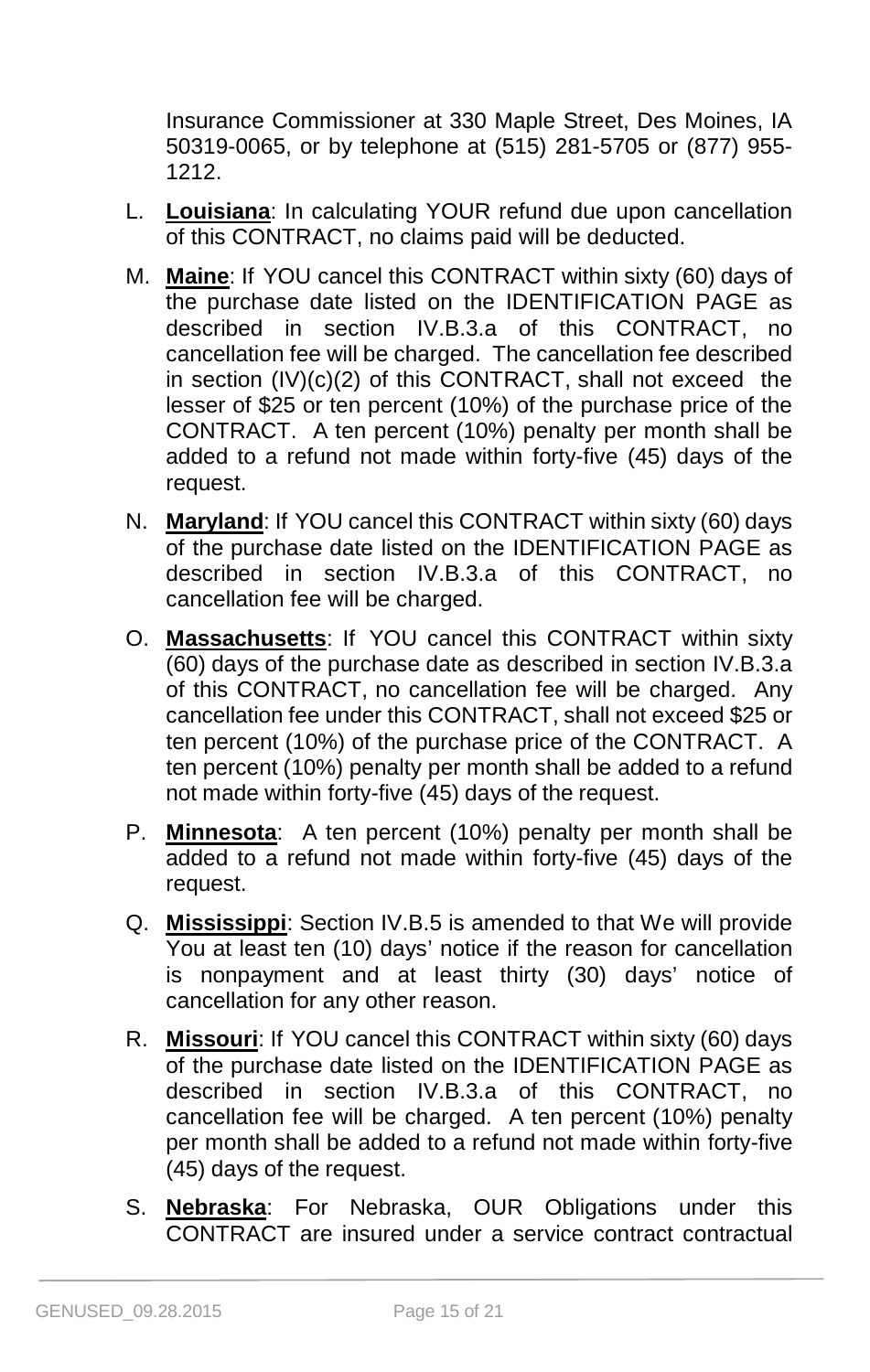liability policy provided by American Bankers Insurance Company of Florida. If a claim for service has not been completed within sixty (60) days after proof of loss has been filed with US, the claim can be submitted to American Bankers Insurance Company of Florida, at 11222 Quail Roost Drive, Miami, FL 33157, or by calling the toll free number at (866) 306- 6694.

T. **Nevada**: A ten percent (10%) penalty per every thirty (30) days shall be added to a refund not made within forty-five (45) days of the request. If this CONTRACT has been in effect for at least seventy (70) days, WE may not cancel this CONTRACT before the expiration date or one year from the effective date, whichever occurs first, except for the reasons stated in section IV.B.5 of this CONTRACT, provided that section IV.B.5 is amended to read "Discovery of an act or omission by YOU or a violation of the CONTRACT by YOU."

This CONTRACT is not renewable.

No claims paid will be deducted from any refund owed. No cancellation fee will be deducted from any refund owed.

**Provision VII.B is amended to state that coverage under this CONTRACT is excluded for MECHANICAL BREAKDOWN due to racing, competition, or rental of the VEHICLE, rather than voiding coverage.**

- U. **New Hampshire**: In the event YOU do not receive satisfaction under this CONTRACT, YOU may contact the New Hampshire Insurance Department, 56 Old Suncook Rd., Concord NH 03301-7317, (800) 852- 3416
- V. **New Jersey**: If no claim has been made and YOU cancel within the first sixty (60) days, a ten percent (10%) penalty per month shall be added to a refund not made within forty-five (45) days of the request.
- W. **New Mexico**: If YOU cancel this CONTRACT within sixty (60) days of the purchase date listed on the IDENTIFICATION PAGE as described in section IV.B.3.a of this CONTRACT, no cancellation fee will be charged. A ten percent (10%) penalty per month shall be added to a refund not made within sixty (60) days of the request. If this CONTRACT has been in effect for at least seventy (70) days, WE may not cancel this CONTRACT before the expiration date or one year from the effective date, whichever occurs first, except for the reasons stated in section IV.B.5 of this CONTRACT.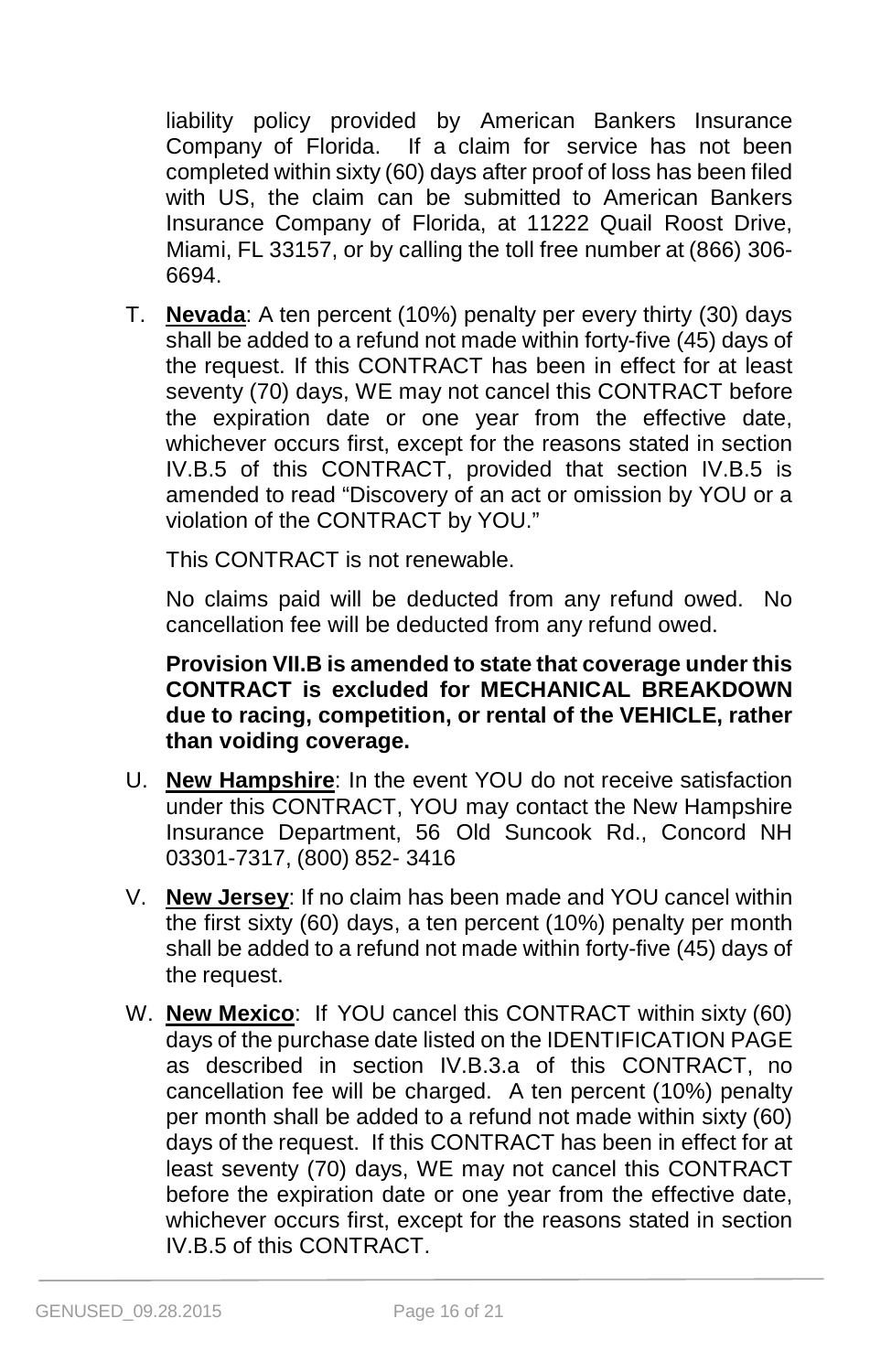- X. **New York**: If YOU cancel this CONTRACT within sixty (60) days of the purchase date listed on the IDENTIFICATION PAGE as described in section IV.B.3.a of this CONTRACT, no cancellation fee will be charged. A ten percent (10%) penalty per month shall be added to a refund not made within thirty (30) days of the request.
- Y. **Ohio**: For Ohio, OUR Obligations under this CONTRACT are insured under a service contract contractual liability policy provided by American Bankers Insurance Company of Florida. If a claim for service has not been completed within sixty (60) days after proof of loss has been filed with US, the claim can be submitted to American Bankers Insurance Company of Florida, at 11222 Quail Roost Drive, Miami, FL 33157, or by calling the toll free number at (866) 306-6694.
- Z. **Oklahoma**: This is not an insurance contract. Coverage afforded under this CONTRACT is not guaranteed by the Oklahoma Insurance Guaranty Association. Any cancellation fee described under this CONTRACT shall not exceed the lesser of \$25 or ten percent (10%) of the purchase price of the CONTRACT.
- AA. **South Carolina**: If YOU cancel this CONTRACT within sixty (60) days of the purchase date listed on the IDENTIFICATION PAGE as described in section IV.B.3.a of this CONTRACT, no cancellation fee will be charged. A ten percent (10%) penalty per month shall be added to a refund not made within forty-five (45) days of the request.
- BB. **Texas:** If YOU cancel this CONTRACT within sixty (60) days of the purchase date listed on the IDENTIFICATION PAGE as described in section (IV)(c)(1) of this CONTRACT, no cancellation fee will be charged. A ten percent (10%) penalty per month shall be added to a refund not made within forty-five (45) days of the request. YOU may contact the Texas Department of Licensing and Regulation, PO Box 12157, Austin, Texas, 78711, (800) 803-9202, if YOU have an unresolved complaint or have any questions concerning the regulation of service contract providers.
- CC.**Vermont:** If YOU cancel this CONTRACT within sixty (60) days of the purchase date listed on the IDENTIFICATION PAGE as described in section (IV)(c)(1) of this CONTRACT, no cancellation fee will be charged.
- DD.**Washington:** If YOU cancel this CONTRACT within sixty (60)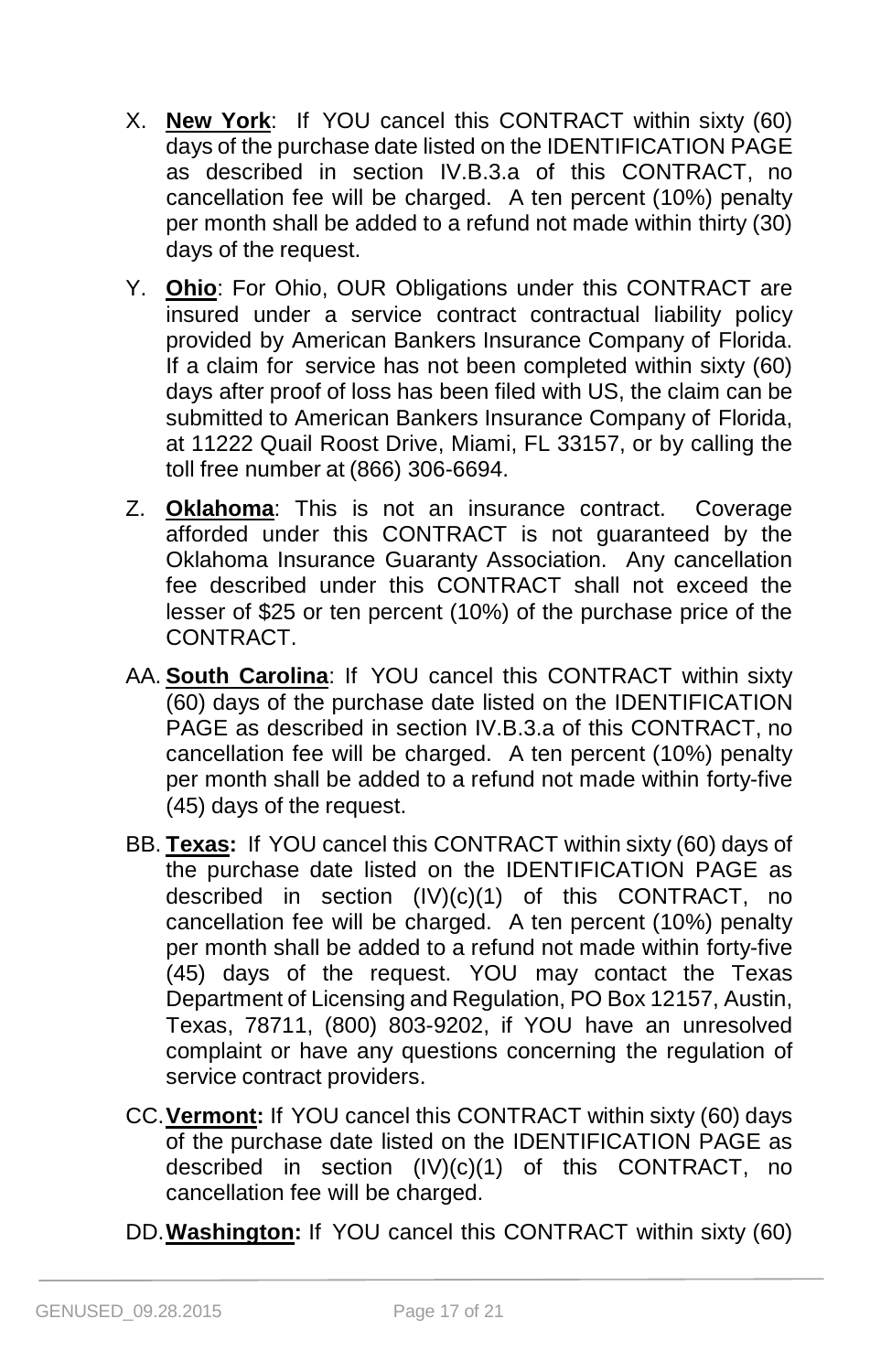days of the purchase date listed on the IDENTIFICATION PAGE as described in section (IV)(c)(1) of this CONTRACT, no cancellation fee will be charged. A ten percent (10%) penalty shall be added to a refund not made within thirty (30) days of the request. If WE cancel this CONTRACT, any required cancellation notice will be sent to YOU twenty-one (21) days before the effective date of cancellation. WE may not cancel this CONTRACT after sixty (60) days.

- EE. **Wisconsin**: **THIS CONTRACT IS SUBJECT TO LIMITED REGULATION BY THE OFFICE OF THE COMMISSIONER OF INSURANCE.** Any cancellation fee charged will not exceed the lesser of \$25 or ten percent (10%) of the purchase price of this CONTRACT; provided, however, that no cancellation fee will be charged if the CONTRACT is canceled pursuant to section IV.B.3.a. The cancellation notice provided pursuant to section IV.B.5 will state the reason for and effective date of cancellation. In the event of a total loss of the VEHICLE, YOU may cancel this CONTRACT and receive a pro rata refund of any unearned purchase price of this CONTRACT, less any claims paid. A ten percent (10%) penalty per month shall be added to a refund not made within forty-five (45) days of the request. For Wisconsin, OUR Obligations under this CONTRACT are insured under a service contract contractual liability policy provided by American Bankers Insurance Company of Florida. If a claim for service has not been completed within sixty (60) days after proof of loss has been filed with US, or if we become insolvent or otherwise financially impaired, the claim can be submitted to American Bankers Insurance Company of Florida, at 11222 Quail Roost Drive, Miami, FL 33157, or by calling the toll free number at (866) 306-6694.
- FF. **Wyoming**: A ten percent (10%) penalty per month shall be added to a refund not made within forty-five (45) days of the request.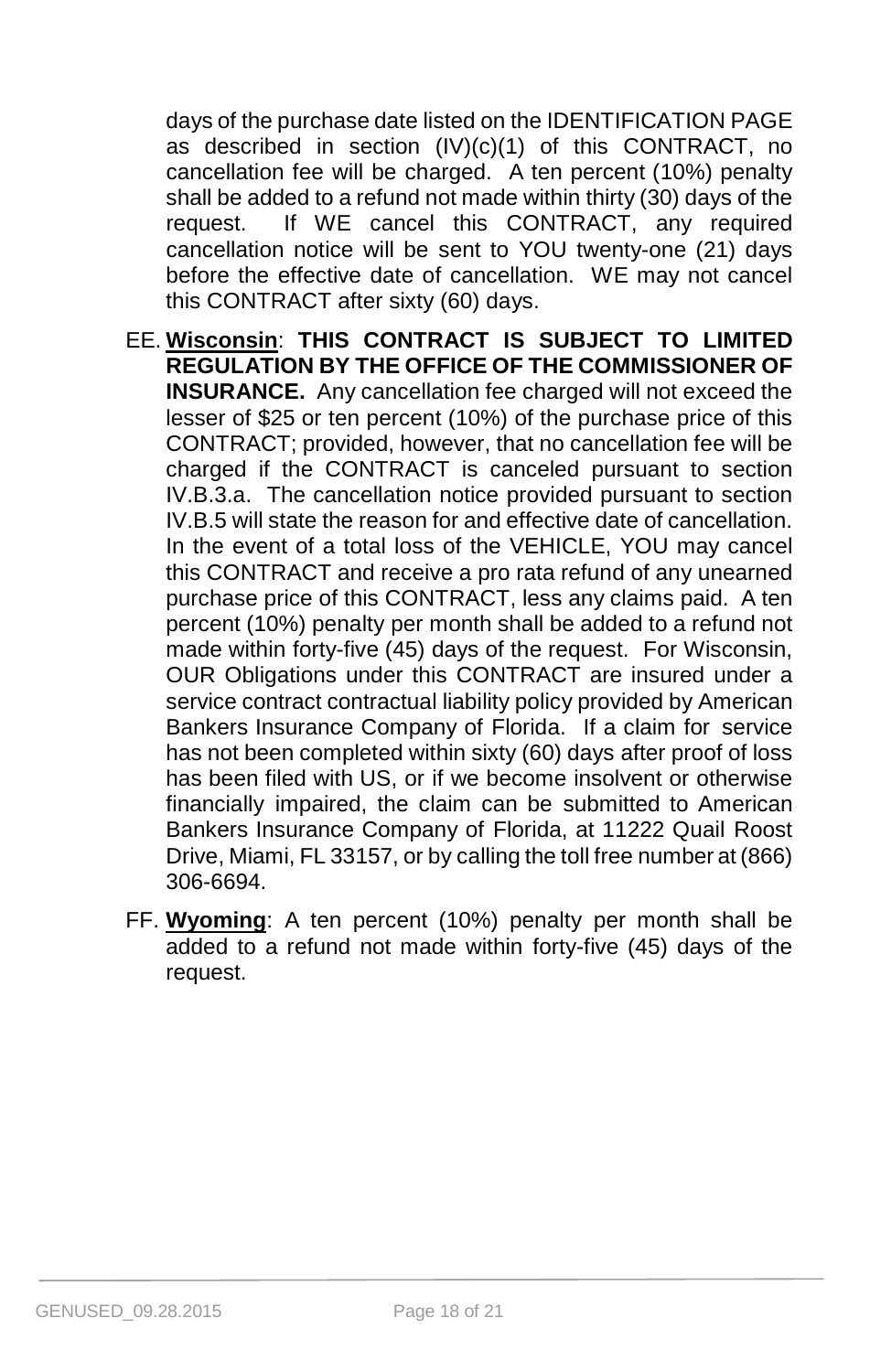## **Washington Customer Acknowledgement Addendum**

**By YOUR initials on the lines provided, YOU confirm receipt of this CONTRACT and review of the following:**

| <b>INITIALS</b> | MATERIAL CONDITIONS THAT YOU MUST<br>MEET TO MAINTAIN COVERAGE, INCLUDING,<br>BUT NOT LIMITED TO, THE MAINTENANCE<br>SCHEDULE TO WHICH YOU MUST ADHERE,<br>THE REQUIREMENT TO DOCUMENT REPAIR<br>AND MAINTENANCE WORK, THE DUTY TO<br>PROTECT AGAINST FURTHER DAMAGE, AND<br>THE PROCEDURE FOR FILING A CLAIM;<br>THE WORK AND PARTS COVERED BY THE<br><b>CONTRACT</b> |
|-----------------|------------------------------------------------------------------------------------------------------------------------------------------------------------------------------------------------------------------------------------------------------------------------------------------------------------------------------------------------------------------------|
|                 | THE TIME AND MILEAGE LIMITATIONS;                                                                                                                                                                                                                                                                                                                                      |
|                 | THE PURCHASE OF THIS CONTRACT DOES<br>NOT WAIVE ANY IMPLIED WARRANTIES<br>INCLUDING THE IMPLIED WARRANTY OF<br><b>MERCHANTABILITY ON YOUR VEHICLE IF THE</b><br><b>CONTRACT HAS BEEN PURCHASED WITHIN 90</b><br>DAYS OF THE PURCHASE DATE OF YOUR<br><b>VEHICLE FROM A PROVIDER WHO ALSO SOLD</b><br>THE COVERED VEHICLE<br><b>EXCLUSIONS OF COVERAGE; AND</b>         |
|                 |                                                                                                                                                                                                                                                                                                                                                                        |
|                 | YOUR RIGHT TO RETURN THIS CONTRACT<br>FOR A REFUND.                                                                                                                                                                                                                                                                                                                    |

**PURCHASE OF THIS CONTRACT IS NOT A REQUIREMENT TO PURCHASE YOUR VEHICLE OR OBTAIN FINANCING. WE DO NOT DISCLOSE INFORMATION ABOUT OUR CUSTOMERS TO ANYONE, EXCEPT AS PERMITTED BY LAW.**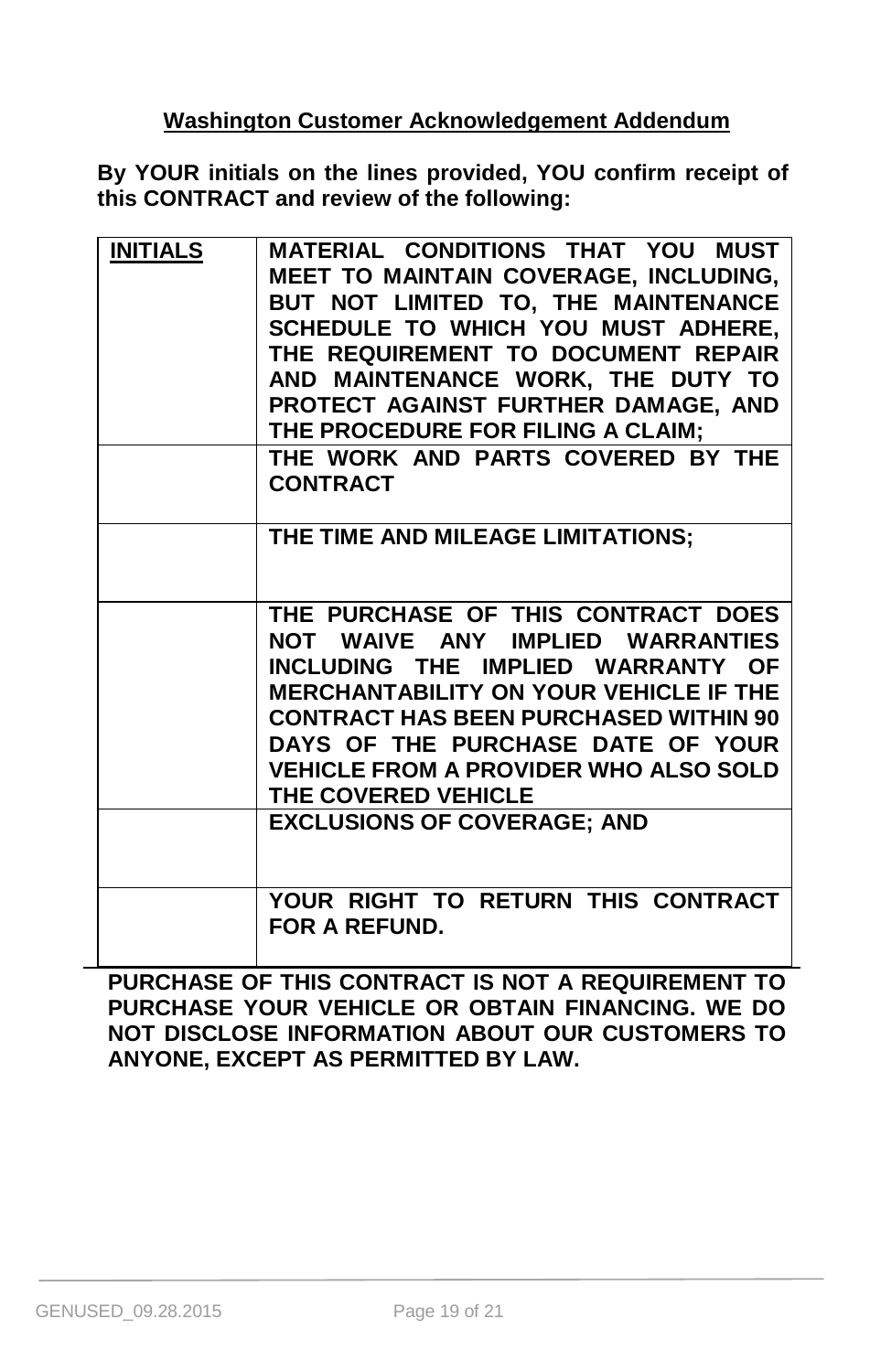Back Cover Inside



For Honda Powersports products

Administered by American Honda Motor Co., Inc.

Administered in Florida by American Honda Service Contract Corp., License #60083 American Honda Motor Co., Inc. License #31503 P. O. Box 2225 Torrance, CA 90509-2225

#### ID Card



### Remove card carefully.

Visit our website at powersports.honda.com